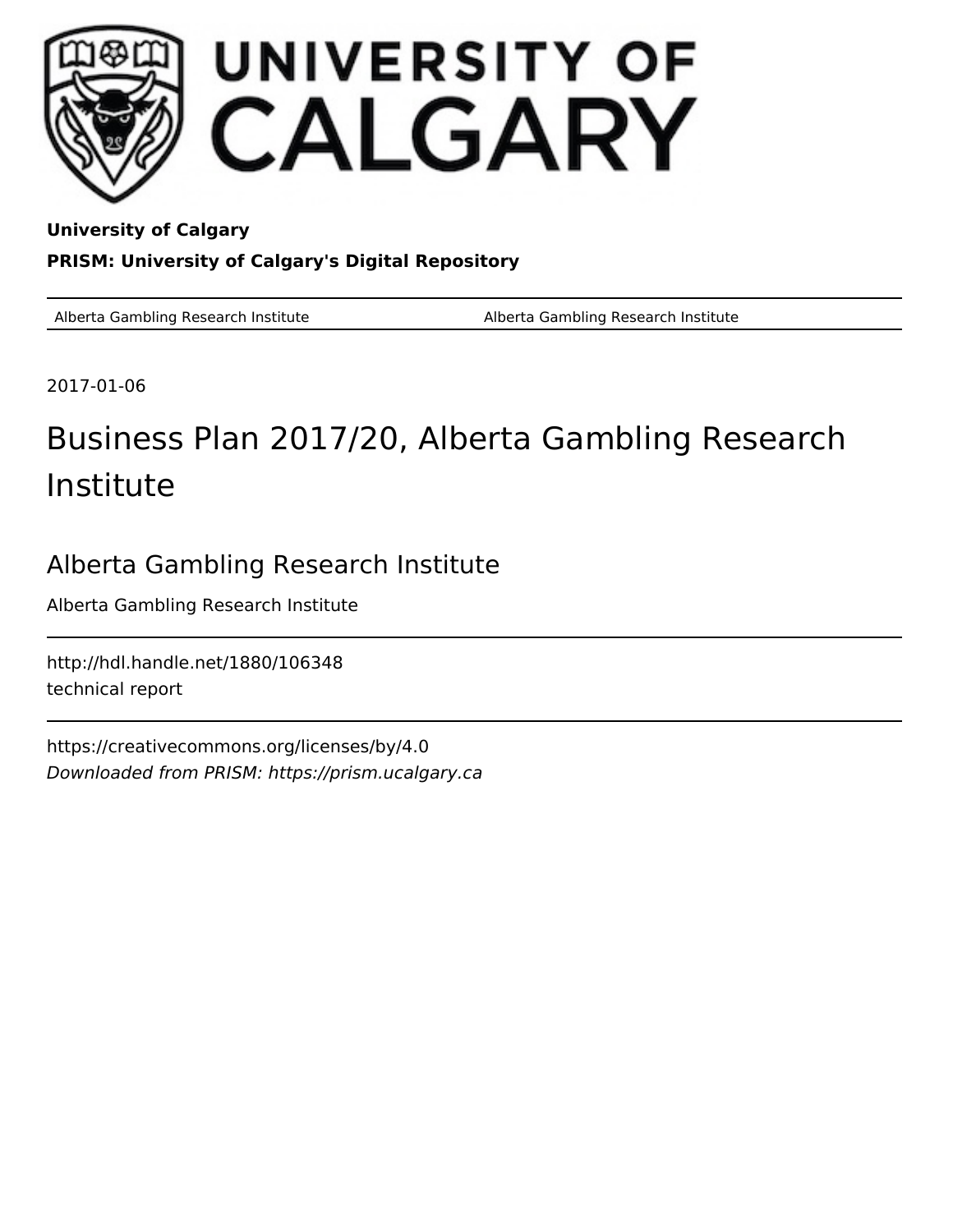# **The Alberta Gambling Research Institute**

## **Business Plan**

### **For the Three Year Period – April 01, 2017 to March 31, 2020**

#### **Introduction**

The Alberta Gambling Research Institute is a consortium of the Universities of Alberta, Calgary, and Lethbridge. Its mandate, as determined in the Funding Agreement with the President Treasury Board, Minister of Finance, is to support academic research related to gambling. It seeks to achieve this mandate through:

- sponsoring research into specific investigator-initiated and stakeholder-identified priorities,
- building research capacity at the partner universities,
- organizing colloquia and conference events, and
- disseminating information via the library and resource service program and other publication mechanisms, both print and electronic (www.abgamblinginstitute.ualberta.ca).

Collaboration among Alberta's principal research universities (University of Alberta, University of Calgary, and University of Lethbridge) provides the Institute with considerable versatility and the opportunity to match research expertise with specific projects. The Institute also fosters interdisciplinary and inter-university research both provincially and internationally. The Institute is an entity which links policy-makers, regulators, community organizations, the gambling industry, other major stakeholders, and the general public to improve the understanding of gambling behaviors. The founding document is a Memorandum of Agreement, an undertaking signed by the Partner Universities, which sets out the operating rules for the Institute. Another important guiding document to the Institute's planning is the annually updated Stakeholder Priority Action Plan.

Principal funding in the amount of \$1.5 million annually is received from the Alberta Government through Treasury Board and Finance under a five year funding agreement. The current agreement ends on March 31<sup>st</sup> 2021.

The operational/administrative hub for the Institute is located at the University of Calgary (Social Sciences Building, Room 820) and is staffed by a full-time Executive Director and an Administrative Assistant. A part-time Research Director is contracted and a full-time Librarian and Information Specialist, located at the University of Lethbridge, provides resources for any inquiries.

#### **Alberta Gambling Research Institute Governance**

The Institute is governed and managed by a Board that consists of two Directors appointed by and from each partner University, an external appointee (appointed by the President of Treasury Board, Minister of Finance) and an internal Board Chair appointee (appointed by the Vice-Presidents, Research at each consortium university). Other members may be added as agreed by the Board and/or required by funders. The Executive and Research Directors serve in non-voting *ex officio* capacities. The Research Director is engaged on a contract basis. The role of the Research Director is to provide research advice to the Board and to promote and develop collaborative research arrangements provincially, nationally, and internationally.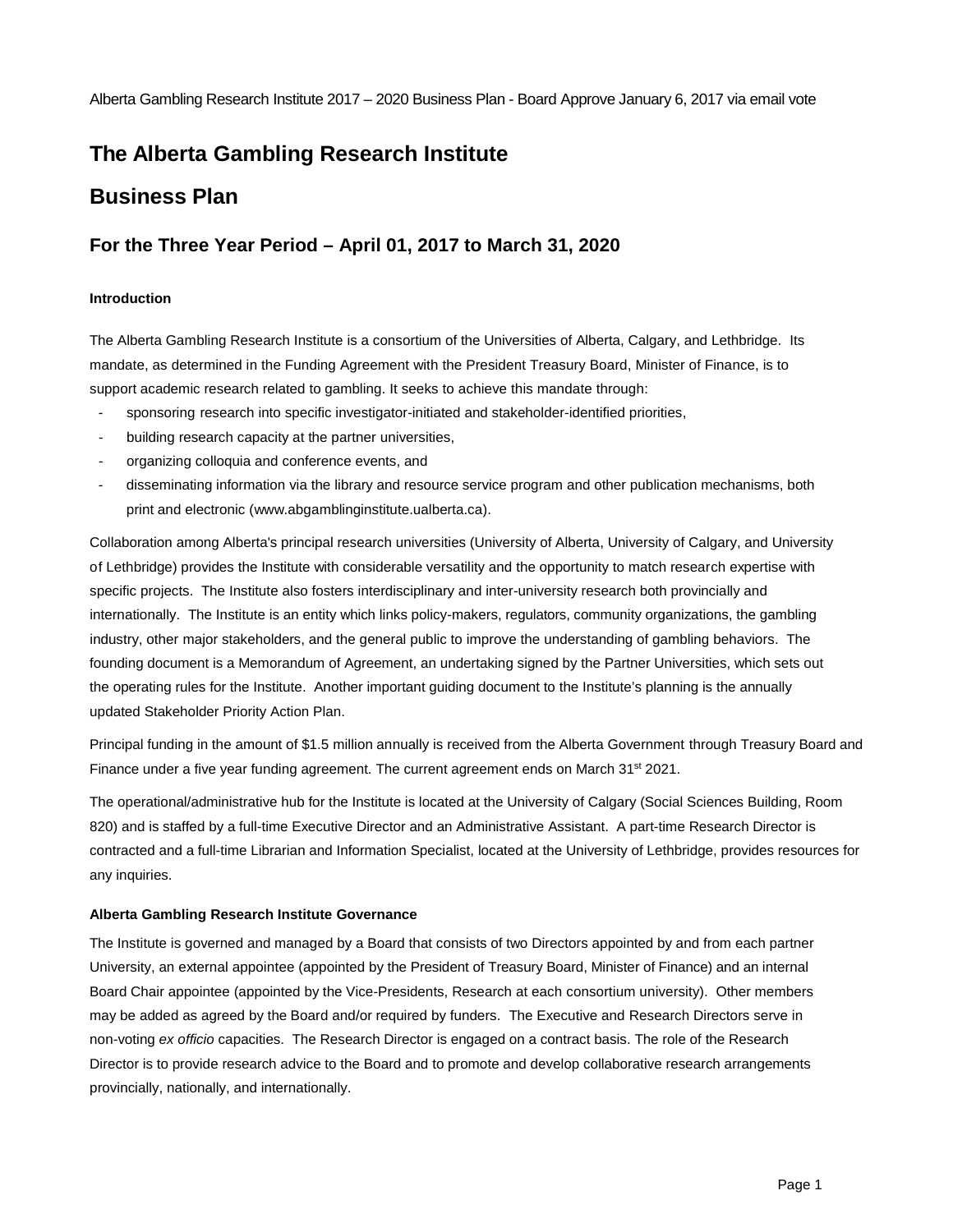#### **Partner Universities**

The Partner Universities that comprise the Alberta Gambling Research Institute are the University of Alberta, University of Calgary, and University of Lethbridge. In addition to promoting specific research initiatives, each university engages a research coordinator whose primary responsibility is to identify and stimulate interest in gambling research and to promote interdisciplinary, cross-university and external collaborative arrangements on behalf of the Institute. Support for capacity building and sustainability includes funding faculty positions and research assistantships, providing graduate and doctoral level student scholarships and research allowances, funding of post-doctoral fellowships, sponsoring visiting scholars, and contributing to research development costs.

#### **Vision**

#### **To maximize the benefits while minimizing the negative impacts of gambling**

#### **Mission**

To facilitate evidence-based broad research that informs gambling public policy and educates Albertans and the wider audience about the effects of gambling.

#### **The Values of the Institute**

- $\Box$  Independent and excellent multi-disciplinary research
- □ Evidence-based knowledge and information
- Collaboration
- $\Box$  Accountability and informing public policy

#### **Goals**:

- $\Box$  To encourage, foster, and solicit research in order to better understand the role and impacts of gambling on the individual and society
- $\Box$  To ensure that research is collaborative and has stakeholder support
- $\Box$  To support the development of research capacities across broad research disciplines
- To contribute to making research findings accessible, useful and applied

#### **Core Businesses:**

Since its inception, the purposes and core businesses of the Institute have remained relatively constant, albeit with some shifts in program emphasis and specific research focus. Increasingly, through consultation and developing affiliations with stakeholders there has been a migration toward collaborative undertakings, provincially, nationally and internationally.

The Institute has four core businesses:

- 1. Develop and promote gambling-related research, disseminate results, and facilitate take-up and external impacts;
- 2. Develop and sustain gambling-related research infrastructure;
- 3. Establish and encourage national and international gambling-related research linkages; and,
- 4. Establish and efficiently conduct gambling-related research administration.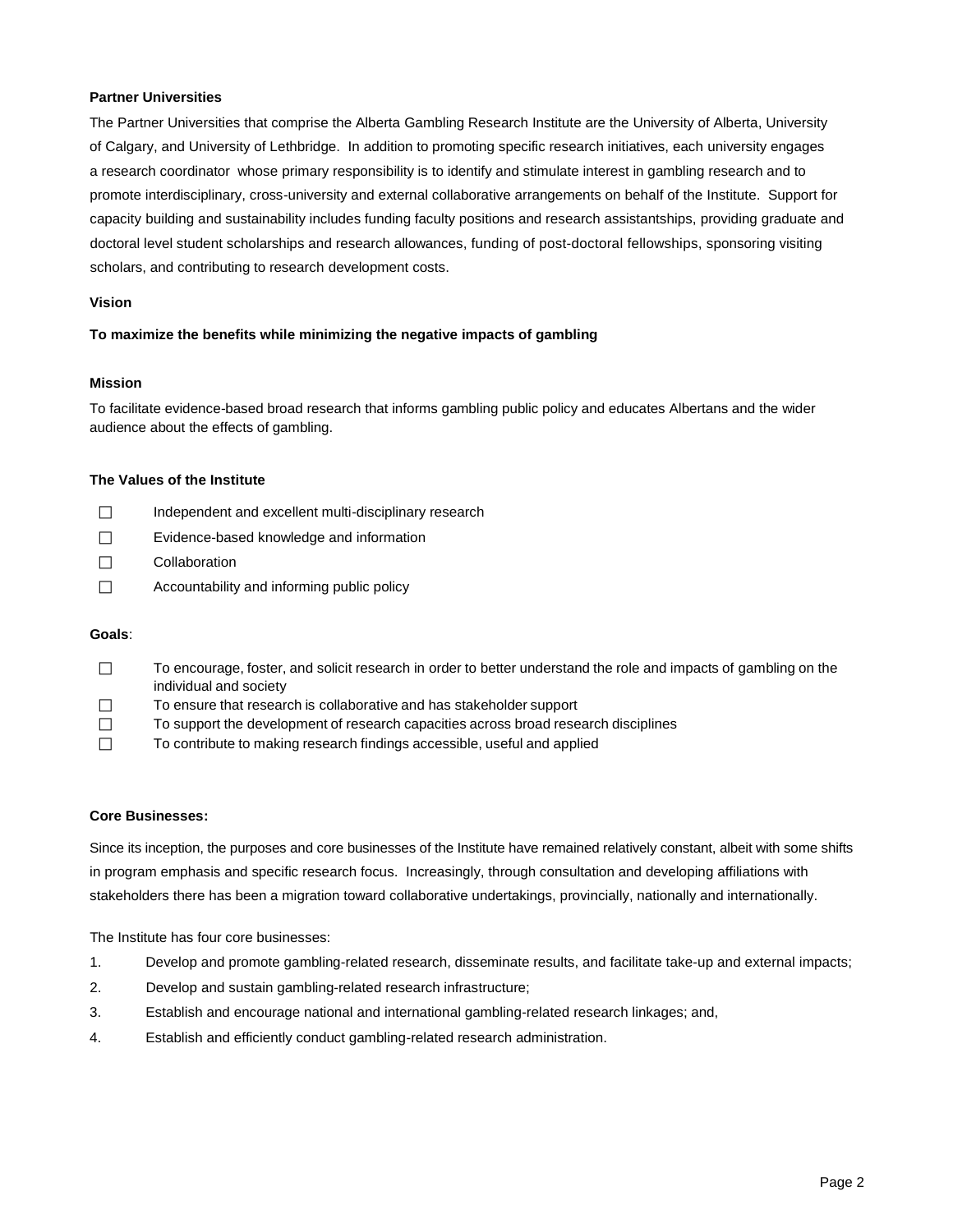#### *Core business #1: Develop and promote gambling-related research programs and disseminate results*

The Institute's purpose is to produce research findings that can be used to frame and implement both effective decision making relating to gambling and gambling practices and, more generally, to expand the depth and breadth of research knowledge about gambling.

| Goal                                                                                                                                                                                                                                               | <b>Key Strategies</b>                                                                                                                                     |
|----------------------------------------------------------------------------------------------------------------------------------------------------------------------------------------------------------------------------------------------------|-----------------------------------------------------------------------------------------------------------------------------------------------------------|
| 1.1 To conduct leading-edge research into all<br>aspects of participation in gambling<br>1.2 To increase visibility of gambling-related<br>academic research in Alberta<br>1.3 To translate the knowledge acquired from the<br>conduct of research | Facilitate and oversee the conduct of academic<br>research into stakeholder identified key priority areas                                                 |
|                                                                                                                                                                                                                                                    | Provide opportunities and support for new scholars to<br>$\bullet$<br>conduct research in this field                                                      |
| 1.4 To facilitate the knowledge uptake acquired from<br>the conduct of research                                                                                                                                                                    | Promote and support interdisciplinary/inter-<br>$\bullet$<br>organizational research across all disciplines                                               |
|                                                                                                                                                                                                                                                    | Uphold peer review practices that ensure the<br>$\bullet$<br>highest quality of research                                                                  |
|                                                                                                                                                                                                                                                    | Encourage researchers to publish and promote<br>their research and to make it accessible to varied<br>stakeholder audiences                               |
|                                                                                                                                                                                                                                                    | Encourage publication of Institute-sponsored<br>$\bullet$<br>research in peer-reviewed journals                                                           |
|                                                                                                                                                                                                                                                    | Support researcher-to-researcher link within,<br>$\bullet$<br>among, and outside the Partner Universities                                                 |
|                                                                                                                                                                                                                                                    | Utilize the Research Director role to fulfill the research<br>$\bullet$<br>objectives as outlined in Core Business #2                                     |
|                                                                                                                                                                                                                                                    | Contribute to AGLC and other stakeholder held<br>$\bullet$<br>events and colloquia                                                                        |
|                                                                                                                                                                                                                                                    | Initiate cross-disciplinary linkages with AGRI<br>$\bullet$<br>funded research (e.g. longitudinal research with<br>genetics study)                        |
|                                                                                                                                                                                                                                                    | Expand range of stakeholder representation                                                                                                                |
|                                                                                                                                                                                                                                                    | Present evidence-based findings and research<br>$\bullet$<br>outcomes to a wide audience (lay and expert)<br>through various knowledge transfer processes |
|                                                                                                                                                                                                                                                    | Develop and implement effective measures for<br>evaluating research impact                                                                                |
|                                                                                                                                                                                                                                                    | Utilize social media                                                                                                                                      |

#### **PERFORMANCE OUTCOME MEASURES:**

- > Impact of international gambling research published by AGRI supported researchers
- $\triangleright$  Percent of stakeholders who indicate AGRI has been effective in providing information on current gambling research
- $\triangleright$  Institute funded evidence-based research has a demonstrable impact on building knowledge based policies, programs, and treatment services
- $\triangleright$  Percent of funded projects that have implemented demonstrable Knowledge Translation strategies
- $\triangleright$  Increase participation in stakeholder-initiated events
- $\triangleright$  Increase cross-linkages between AGRI and other research organizations/researchers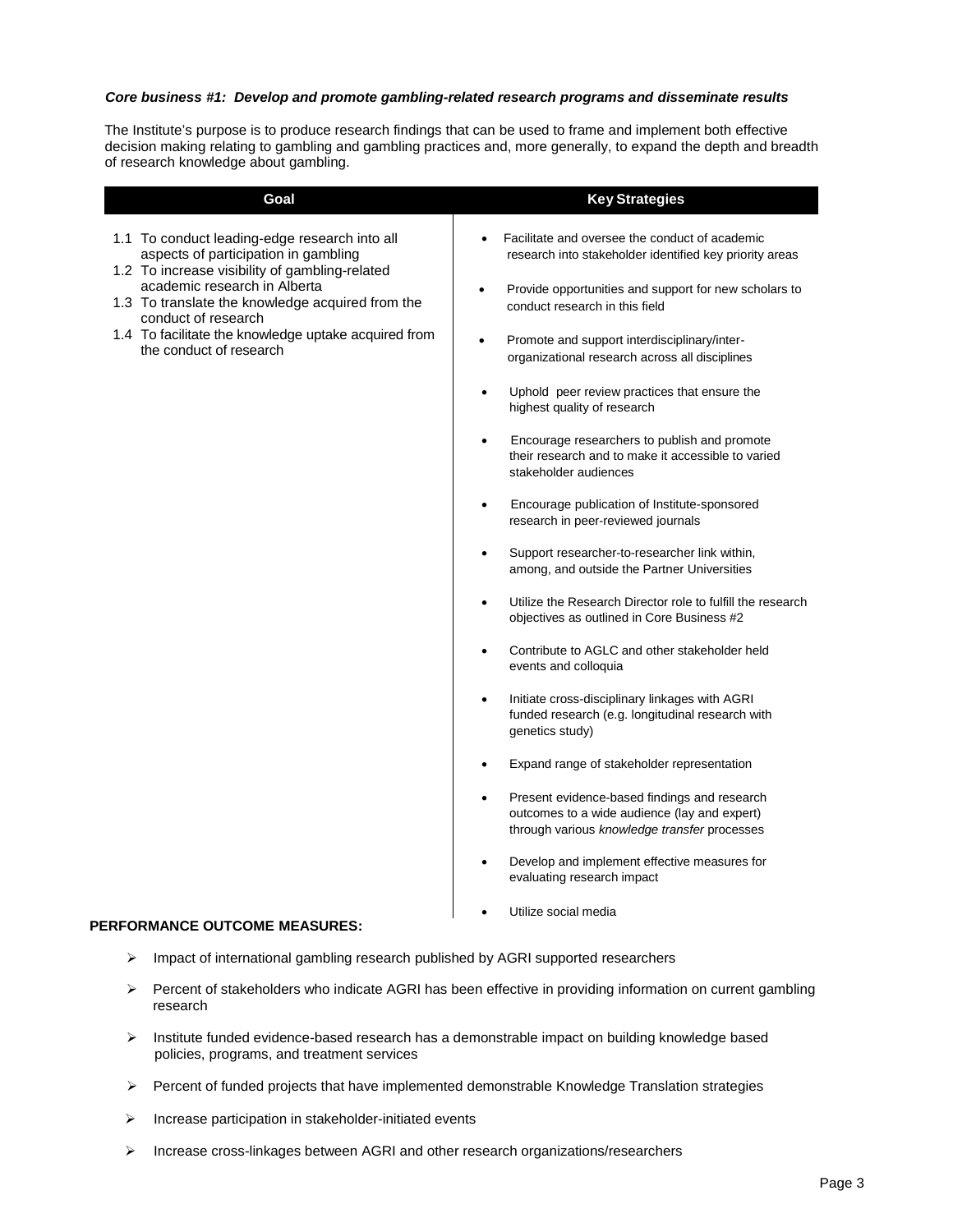#### *Core business #2: Develop and sustain a gambling-related research infrastructure*

The Institute has a Research Director in addition to Research Coordinators (capacity building) and Research Chairs (sustainability) at each Partner University. Research Chairs are the most recent investment to engage new high potential researchers who are committed to working on priority research topics. The primary purpose of the Research Coordinators is to identify research opportunities, stimulate faculty interest, and support interdisciplinary and collaborative initiatives within and among university researchers. Each Coordinator liaises with other researchers and the Institute's administrative hub. The Research Director, in an advisory capacity to the Institute Board, provides overall research leadership. Through a range of initiatives and research affiliations, the Partner Universities continuously develop gambling research capacity in Alberta.

The Institute Library Collections and Clearinghouse Program, overseen by the Institute Librarian (with complementary librarian assistance at each of the other Partner Universities), coordinates inter-university and external library reference and information services, collection development, library liaison activities and website currency.

|         | Goal                                                                                                                                                         | <b>Key Strategies</b>                                                                                                                     |
|---------|--------------------------------------------------------------------------------------------------------------------------------------------------------------|-------------------------------------------------------------------------------------------------------------------------------------------|
| 2.1     | To increase the capacity and range of<br>disciplinary representation to undertake<br>gambling-related research at each of the<br><b>Partner Universities</b> | Ensure Institute presence and<br>$\bullet$<br>representation at each of the Partner<br>Universities                                       |
| $2.2\,$ | To develop broad-based research capacity<br>(with particular reference to addressing<br>stakeholder identified priorities)                                   | Fund developmental opportunities for new<br>$\bullet$<br>scholars (e.g. scholarships, small grant                                         |
| 2.3     | To provide comprehensive library<br>resource support                                                                                                         | program, presentation opportunities,<br>sustainability positions and post-doctoral<br>fellowships)                                        |
|         |                                                                                                                                                              | Identify collaborative gambling-related<br>$\bullet$<br>research opportunities                                                            |
|         |                                                                                                                                                              | Maintain tri-university library liaison                                                                                                   |
|         |                                                                                                                                                              | Provide access to a comprehensive<br>$\bullet$<br>collection of print and electronic research<br>materials related to gambling research   |
|         |                                                                                                                                                              | Maintain website currency                                                                                                                 |
|         |                                                                                                                                                              | Engage Research Services Offices in identifying<br>$\bullet$<br>and promoting AGRI grant, scholarship, and<br>developmental opportunities |

#### **PERFORMANCE OUTCOME MEASURES:**

- $\triangleright$  Ability to address 'research gaps' in stakeholder identified high priority areas
- $\triangleright$  User satisfaction with service provided by Librarian/Information Specialist and library resources
- $\triangleright$  User satisfaction with Institute website
- $\triangleright$  Increase number of disciplines conducting AGRI funded research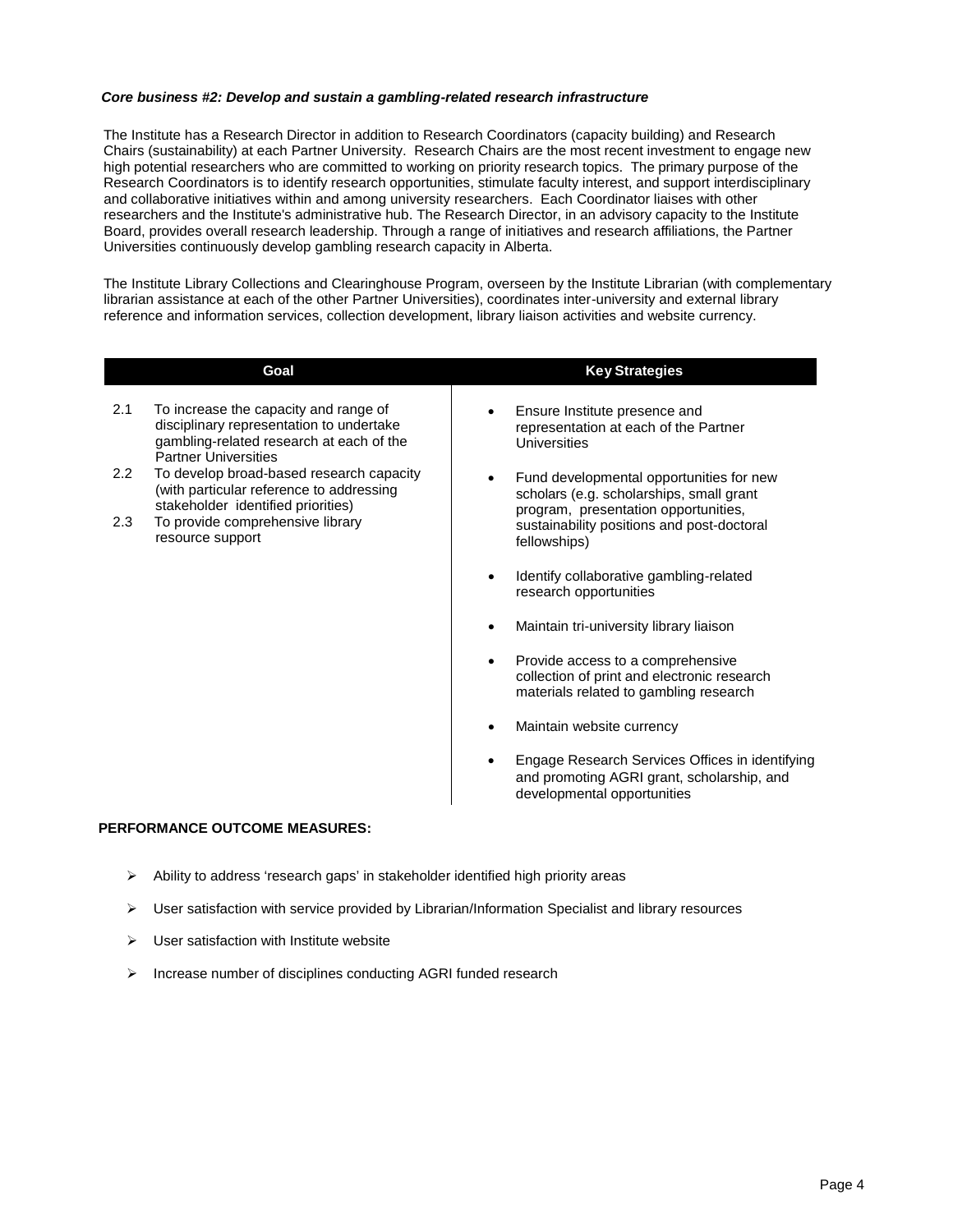#### *Core Business #3: Establish and encourage national and international gambling-related research linkages*

The Alberta Gambling Research Institute is committed to achieving national and international recognition for its role in building the knowledge base in gambling-related research.

| Goal                                                                                                                                                     | <b>Key Strategies</b>                                                                                                                                                                                                                                                                                                                                                                                                                                                                                                                                                                                                                                                                                                                                                                                                                                                                                             |
|----------------------------------------------------------------------------------------------------------------------------------------------------------|-------------------------------------------------------------------------------------------------------------------------------------------------------------------------------------------------------------------------------------------------------------------------------------------------------------------------------------------------------------------------------------------------------------------------------------------------------------------------------------------------------------------------------------------------------------------------------------------------------------------------------------------------------------------------------------------------------------------------------------------------------------------------------------------------------------------------------------------------------------------------------------------------------------------|
| To forge strong collaborative links with<br>3.1<br>national and international scholars and<br>organizations involved in gambling<br>research and studies | Engage the services of outstanding academic<br>peer reviewers from outside Alberta<br>Identify, initiate, and develop mutually<br>$\bullet$<br>beneficial national and international<br>collaborative research initiatives<br>Host regular gambling research conferences<br>and solicit stakeholder input on research topic<br>sharing priority<br>Present workshops on gambling-related<br>$\bullet$<br>research<br>Participate in national and international<br>$\bullet$<br>conferences to ensure Alberta-based<br>research is presented and the Institute<br>profile is promoted<br>Utilize the Research Director role to fulfill<br>the research objectives<br>Communicate the role of the Institute to<br>stakeholders and general public about<br>the contribution of sponsored research<br>Sponsor, organize, and support conferences,<br>symposia, and colloquia as forums for<br>communicating research |

#### **PERFORMANCE OUTCOME MEASURES:**

- $\triangleright$  International and inter-organizational groups undertaking collaborative opportunities with the Institute
- $\triangleright$  Percent of affiliates providing positive feedback on their involvement with the Institute
- $\triangleright$  Percent of research projects with joint funding by the Institute as well as other granting agencies